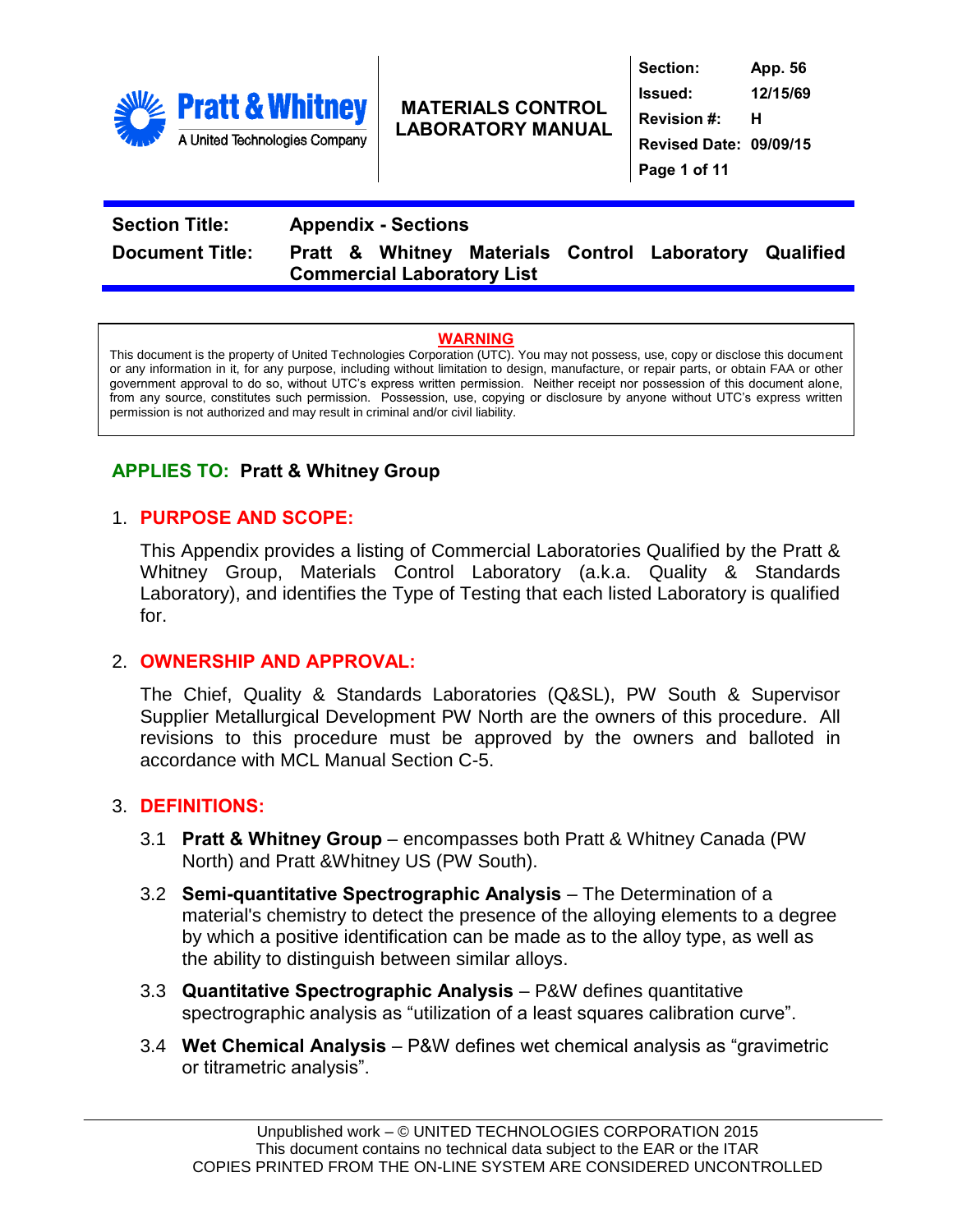

**Section: App. 56 Issued: 12/15/69 Revision #: H Revised Date: 09/09/15 Page 2 of 11**

3.5 **Optical Emission Spectroscopy (OES)** – OES is defined as testing which utilizes "ICP (Inductively Coupled Plasma), DCP (Direct Current Plasma) and DR (Direct Reader)".

# 4. **PROCEDURE:**

- 4.1 The commercial laboratories listed in [Table I](#page-4-0) and [Table II](#page-8-0) have been reviewed by Pratt & Whitney-Materials Group Control Laboratory (P&W-MCL) and found capable of performing the types of tests for which they are listed. This list shall not be construed as a guarantee by P&W-MCL that testing will be done properly, nor does it relieve the supplier from his contractual obligation to deliver conforming materials and parts based on accurate and valid test results.
- 4.2 The listing of a laboratory in the applicable Tables signifies only that, at the time of review, the laboratory was found capable of performing the tests for which it is listed. The laboratory is not relieved of responsibility for continued conformance as determined by calibrations and operational checks of testing and measuring equipment.
- 4.3 This list shall not be reproduced without written permission from P&W-MCL and should not be considered completely up-to-date at any time, as deletions and additions may be made by P&W-MCL.
- 4.4 Laboratories listed in [Table I](#page-4-0) are required to comply with MCL Manual Section F-23, "Test and Calibration Requirements for Commercial and In-House Laboratories", when that section is specified on orders from their customers. Failure to comply with MCL-Manual Section F-23 will disqualify the laboratory as a testing source for materials or parts.
	- 4.4.1 Laboratories listed in [Table I](#page-4-0) shall forward test specimens together with the applicable test results to P&W-MCL for correlation testing on a yearly basis as outlined in MCL Manual Section F-23. MCL Form 404 (See MCL Manual Section F-23) will be submitted with all correlation testing packages.
- 4.5 Laboratories listed in [Table II](#page-8-0) are required to comply with MCL Manual Section FC-23, "Test and Calibration Requirements for Commercial and In-House Laboratories", when that section is specified on orders from their customers. Failure to comply with MCL-Manual Section FC-23 will disqualify the laboratory as a testing source for materials or parts.
- 4.6 At the discretion of P&W-MCL, any laboratory may be removed from this listing when no longer deemed qualified or when the services are no longer required by P&W or its subcontractors.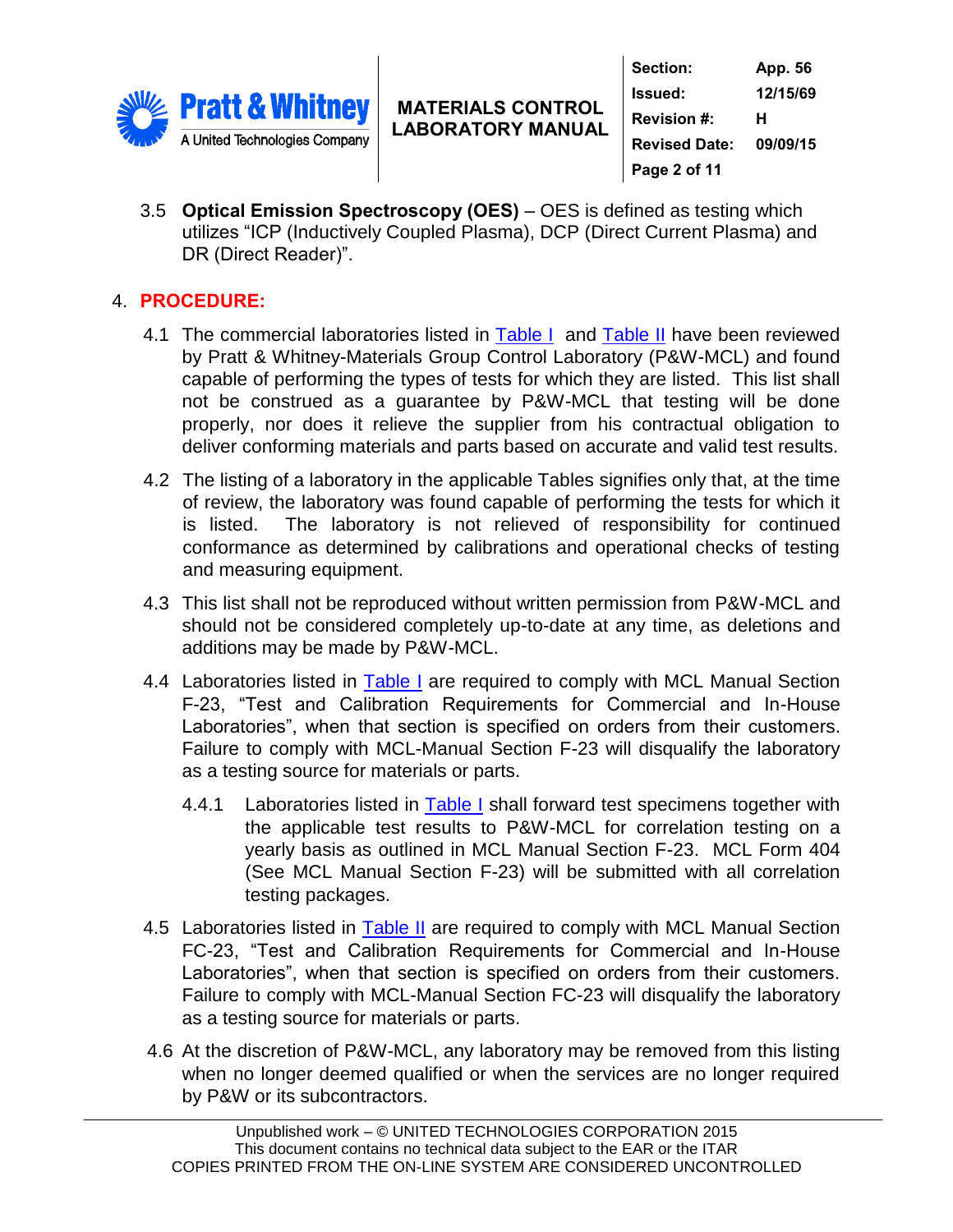

**Section: App. 56 Issued: 12/15/69 Revision #: H Revised Date: 09/09/15 Page 3 of 11**

- 4.7 The following laboratories may be used for qualitative analysis using mass spectrograph for information only and will not be surveyed:
	- Accu-Labs Research, Inc. 11485 West  $48^{\text{th}}$  Avenue Wheat Ridge, CO 80033
	- Commercial Testing & Engineering Company Instrumental Analysis Division 14335 West  $44<sup>th</sup>$  Avenue Golden, CO 80401
	- Ledoux & Company 359 Alfred Avenue Teaneck, NJ 07666
	- Shiva Technologies Inc. 6707 Brooklawn Parkway Syracuse, NY 13211

# 5. **RECORDS/FORMS:**

• MCL Form 404

## 6. **REFERENCES:**

- MCL Manual Section F-23
- MCL Manual Section FC-23
- MCL Manual Section S-8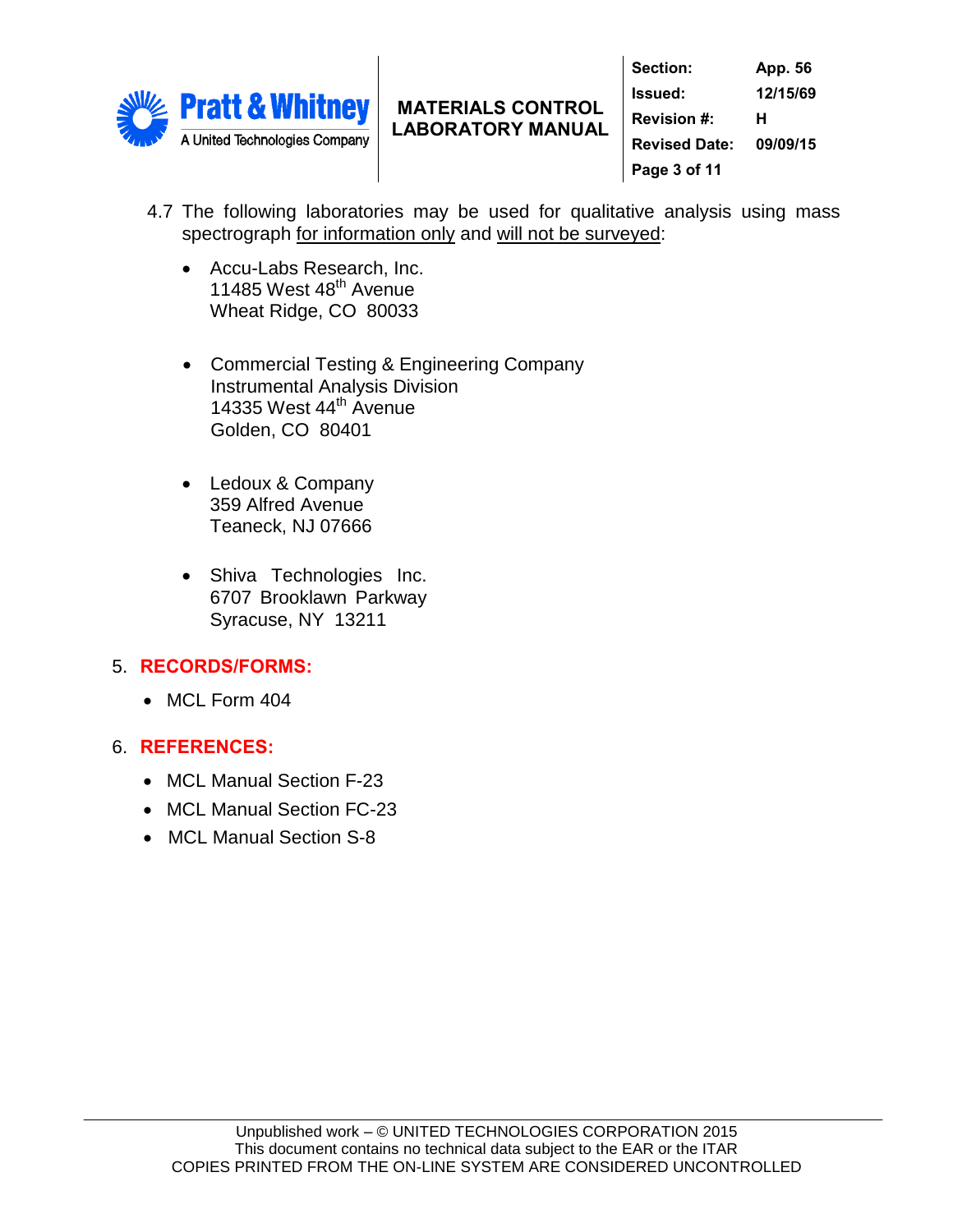

# 7. **NATURE OF CHANGE FOR THIS ISSUE:**

- Table 1 updated:
	- o Deleted Code 2 and added codes 18 & 23 to IMR Test Labs
	- o Changed Commercial Lab. Metals Technology Inc. SQE name from Silvia to Duffy
	- o Removed SQE name Zweifel from Allvac C.T.S.; IncoTest and Timet UK Ltd
	- o Changed Accutek Testing Laboratory, Ohio SQE name from Griffin to Farmer
	- o Changed Element Materials Technology, Daleville, In SQE name from Griffin to Simos
	- o Changed Exova Mexico SQE name from Duffy to Griffin
	- o Changed Omega Research Inc. SQE name from Lawrence to Griffin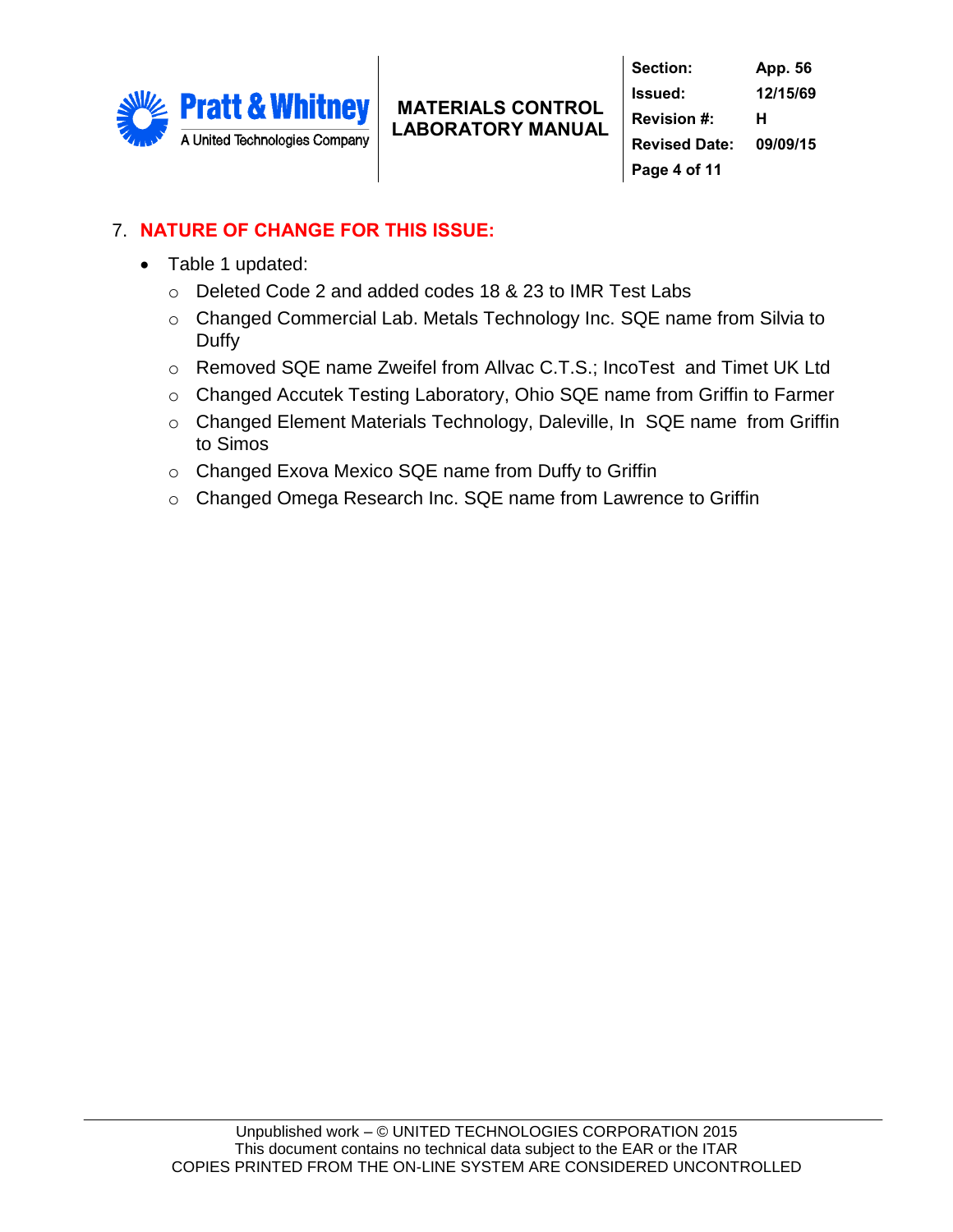<span id="page-4-0"></span>

ı

#### **MATERIALS CONTROL LABORATORY MANUAL**

**Section: App. 56 Issued: 12/15/69 Revision #: H Revised Date: 09/09/15 Page 5 of 11**

|              |                                                                                                                                                                                                                                                                                                          |                             |                                      |                       |                      |                           |                                                     |                                  |                                                          |                                                                                         |            |                                         |                                                                                                        |                   |                                    |                                                                                                                        |                                           |                                                    |            |                                               |                                            | P&W - MCL - Qualified Commercial Laboratory - Table I                                 |                                                        |                       |                                                                                       |                                   |                                              |                                                                                  |                         |                                 |                                        |                                        |                          |                                                                               |                                |                                                         |                       |                                             |                                                                                    |                                                    |                              |               |                    |
|--------------|----------------------------------------------------------------------------------------------------------------------------------------------------------------------------------------------------------------------------------------------------------------------------------------------------------|-----------------------------|--------------------------------------|-----------------------|----------------------|---------------------------|-----------------------------------------------------|----------------------------------|----------------------------------------------------------|-----------------------------------------------------------------------------------------|------------|-----------------------------------------|--------------------------------------------------------------------------------------------------------|-------------------|------------------------------------|------------------------------------------------------------------------------------------------------------------------|-------------------------------------------|----------------------------------------------------|------------|-----------------------------------------------|--------------------------------------------|---------------------------------------------------------------------------------------|--------------------------------------------------------|-----------------------|---------------------------------------------------------------------------------------|-----------------------------------|----------------------------------------------|----------------------------------------------------------------------------------|-------------------------|---------------------------------|----------------------------------------|----------------------------------------|--------------------------|-------------------------------------------------------------------------------|--------------------------------|---------------------------------------------------------|-----------------------|---------------------------------------------|------------------------------------------------------------------------------------|----------------------------------------------------|------------------------------|---------------|--------------------|
|              |                                                                                                                                                                                                                                                                                                          |                             |                                      |                       |                      |                           |                                                     |                                  |                                                          |                                                                                         |            |                                         |                                                                                                        |                   |                                    |                                                                                                                        |                                           |                                                    |            |                                               |                                            |                                                                                       |                                                        |                       |                                                                                       |                                   |                                              |                                                                                  |                         |                                 |                                        |                                        |                          |                                                                               |                                |                                                         |                       |                                             |                                                                                    |                                                    |                              |               |                    |
|              | <b>Yellow highlighted fields represent</b><br>correlation testing per MCLM F23.<br>Light blue highlighted fields represent labs<br>found capable to perform this type of test.<br>Light green highlighted fields with letters<br>represent specific test recognitions.<br><b>Commercial Laboratories</b> | Temperatu<br>Room<br>nsile, | <b>Tensile, Elevated Temperature</b> | <b>Stress Rupture</b> | <b>Creep Rupture</b> | Hardness<br><b>Impact</b> | <b>Others</b><br>₹<br>Examination<br>Metallographic | Grainsiz<br>Microstructure/<br>쁮 | $10)$<br>(See<br>E166 Supp A<br>- Abusive Machining<br>뿓 | $\Xi$<br><b>Note</b><br>See<br>of Titanium<br>Contamination<br><b>Surface</b><br>×<br>Ë | Braze<br>뿓 | $\Xi$<br>Note<br>(See<br><b>ME-Weld</b> | $\widehat{\Xi}$<br>$\mathfrak{B}$<br>ME - Nonconventional Machining,<br>ECMR, EDMR, LBMR, EBMR (See No | ME - Fasteners (S | $\Xi$<br>Note<br>- Heat Treat<br>₩ | $10)$<br>Jote<br>(Vapor/Pack/Thermal)<br><b>Only</b><br>nonde<br>Fxre<br>λá<br><b>Coatings (V</b><br>merical Labs<br>뿦 | ğ<br>(See<br><b>Wet Chemical Analysis</b> | nalysis<br>Spectrographic A<br>Quantitative<br>OES | Salt Spray | specimens)<br>Heat Treating (to condition lab | Combustion (C, S)<br><b>Gas Analysis -</b> | Gas Fusion<br>H-Hydr<br><b>Inert</b><br>N-Nitr<br>Analysis<br>Gas Analys<br>O-Oxygen, | ₽<br>Note<br>(See<br><b>Semi-quantitative Analysis</b> | <b>Sieve Analysis</b> | Note 8)<br>(See<br><b>Rubber Materials including Polymers</b><br>6<br>Note<br>Plastic | න්<br><b>Atomic Absorption</b> (S | $\alpha$<br>u.<br><b>Tramp Elements</b><br>Ś | <b>Spectrographic Analysis</b><br><b>XRF Quantitative<br/>All Others</b> (See No | Note<br><b>KRD</b> (See | Toughness<br>racture<br>Fatigue | Analysis<br>Sodium, Chloride, Fluoride | Microscopic Contamination Analysis-SEM | <b>Mass Spectroscopy</b> | NonMetallics - Tensile/Compressive<br><b>NonMetallics -Uncured Properties</b> | NonMetallics - Flex/Short Beam | Light Scattering<br>Particles Size Distribution - Laser | Cryogenic<br>Tensile, | Cryogenic, Coefficient of Thermal Expansion | <b>RT</b> and ET - Coefficient of Thermal Expansion<br><b>Humid Stress Rupture</b> | Thermal Conductivity - Metal                       | <b>Plating Embrittlement</b> | <b>Totals</b> |                    |
|              | <b>Specific Test Codes</b><br><b>General Testing Codes 1</b>                                                                                                                                                                                                                                             |                             | $\vert 2 \vert \vert 3 \vert$        |                       | 5<br>$\vert$ 4       | 6                         | $\overline{z}$                                      | $7-a$                            | $7 - b$                                                  | $\tilde{\mathbf{r}}$                                                                    | $7 - d$    | $7 - e$                                 |                                                                                                        | $7 - g$           | 7-h                                | Ř.                                                                                                                     |                                           |                                                    |            | 10 11 12                                      |                                            | -ņ<br>ė.                                                                              |                                                        | 13 14 15 16 17        |                                                                                       |                                   | 15                                           | 18                                                                               |                         |                                 |                                        |                                        |                          |                                                                               |                                |                                                         |                       |                                             |                                                                                    | 19 20 21 22 23 24 25 26 27 28 29 30 31 32 33 34 35 |                              |               | SQE                |
| $\mathbf{1}$ | <b>Accutek Testing Laboratory</b><br>3701 Port Union Road<br>Fairfield, Ohio 45014                                                                                                                                                                                                                       |                             |                                      |                       |                      |                           |                                                     |                                  |                                                          |                                                                                         |            |                                         |                                                                                                        |                   |                                    |                                                                                                                        |                                           |                                                    |            |                                               |                                            |                                                                                       |                                                        |                       |                                                                                       |                                   |                                              |                                                                                  |                         |                                 |                                        |                                        |                          |                                                                               |                                |                                                         |                       |                                             |                                                                                    |                                                    |                              | -5            | <b>Farmer</b>      |
|              | <b>Advanced Plastic &amp; Material Testing</b><br>2 42 Dutch Mill Road<br>Ithaca, NY 14850                                                                                                                                                                                                               |                             |                                      |                       |                      |                           |                                                     |                                  |                                                          |                                                                                         |            |                                         |                                                                                                        |                   |                                    |                                                                                                                        |                                           |                                                    |            |                                               |                                            |                                                                                       |                                                        |                       |                                                                                       |                                   |                                              |                                                                                  |                         |                                 |                                        |                                        |                          |                                                                               |                                |                                                         |                       |                                             |                                                                                    |                                                    |                              | 14            | Santangelo         |
|              | Allvac C.T.S.<br>3 Blackmore Street<br>Sheffield S4 &TZ United Kingdom                                                                                                                                                                                                                                   |                             |                                      |                       |                      |                           |                                                     |                                  |                                                          |                                                                                         |            |                                         |                                                                                                        |                   |                                    |                                                                                                                        |                                           |                                                    |            |                                               |                                            |                                                                                       |                                                        |                       |                                                                                       |                                   |                                              |                                                                                  |                         |                                 |                                        |                                        |                          |                                                                               |                                |                                                         |                       |                                             |                                                                                    |                                                    |                              | 11            | <b>TBD</b>         |
|              | <b>ATI Wah Chang</b><br>4 1600 N.E. Old Salem Road, P.O. Box 460<br>Albany, Oregon 97321                                                                                                                                                                                                                 |                             |                                      |                       |                      |                           |                                                     |                                  |                                                          |                                                                                         |            |                                         |                                                                                                        |                   |                                    |                                                                                                                        |                                           |                                                    |            |                                               |                                            |                                                                                       |                                                        |                       |                                                                                       |                                   |                                              |                                                                                  |                         |                                 |                                        |                                        |                          |                                                                               |                                |                                                         |                       |                                             |                                                                                    |                                                    |                              | 3             | Matzke             |
| 5            | <b>Atlas Testing Labs</b><br>9820 6th Street<br>Rancho Cucamonga, California 91730                                                                                                                                                                                                                       |                             |                                      |                       |                      |                           |                                                     |                                  |                                                          |                                                                                         |            |                                         |                                                                                                        |                   |                                    |                                                                                                                        |                                           |                                                    |            |                                               |                                            |                                                                                       |                                                        |                       |                                                                                       |                                   |                                              |                                                                                  |                         |                                 |                                        |                                        |                          |                                                                               |                                |                                                         |                       |                                             |                                                                                    |                                                    |                              | 16            | Jacobson           |
|              | <b>Connecticut Metallurgical Inc.</b><br>6 100 Prestige Park Road<br>East Hartford, Connecticut 06108                                                                                                                                                                                                    |                             |                                      |                       |                      |                           |                                                     |                                  |                                                          |                                                                                         |            |                                         |                                                                                                        |                   |                                    |                                                                                                                        |                                           |                                                    |            |                                               |                                            | O&H                                                                                   |                                                        |                       |                                                                                       |                                   |                                              |                                                                                  |                         |                                 |                                        |                                        |                          |                                                                               |                                |                                                         |                       |                                             |                                                                                    |                                                    |                              | 24            | Facas              |
|              | <b>Dickson Testing</b><br>7 11126 Palmer Avenue<br>Southgate, California 90280                                                                                                                                                                                                                           |                             |                                      |                       |                      |                           |                                                     |                                  |                                                          |                                                                                         |            |                                         |                                                                                                        |                   |                                    |                                                                                                                        |                                           |                                                    |            |                                               |                                            |                                                                                       |                                                        |                       |                                                                                       |                                   | Pb,Bi,Se,Te,<br>T1                           | Y                                                                                |                         |                                 |                                        |                                        |                          |                                                                               |                                |                                                         |                       |                                             |                                                                                    |                                                    |                              | 21            | Ghassemi           |
|              | <b>Dirats Laboratory</b><br>8 41 Airport Road P.O. Box 39<br>Westfield, Massachusetts 01086                                                                                                                                                                                                              |                             |                                      |                       |                      |                           |                                                     |                                  |                                                          |                                                                                         |            |                                         |                                                                                                        |                   |                                    |                                                                                                                        |                                           |                                                    |            |                                               |                                            |                                                                                       |                                                        |                       |                                                                                       |                                   | $C-$<br>Pb,Bi,Se,Te,<br>T1                   | $\mathsf Y$                                                                      | ${\sf R}$               |                                 |                                        |                                        |                          |                                                                               |                                |                                                         |                       |                                             |                                                                                    |                                                    |                              | 32            | <b>Berube</b>      |
|              | <b>Durkee Test Labs</b><br>9 15700 Texaco Street<br>Paramount, California 90723                                                                                                                                                                                                                          |                             |                                      |                       |                      |                           |                                                     |                                  |                                                          |                                                                                         |            |                                         |                                                                                                        |                   |                                    |                                                                                                                        |                                           |                                                    |            |                                               |                                            |                                                                                       |                                                        |                       |                                                                                       |                                   |                                              | Y                                                                                |                         |                                 |                                        |                                        |                          |                                                                               |                                |                                                         |                       |                                             |                                                                                    |                                                    |                              | 19            | Duffy              |
|              | <b>Eaton Aerospace Laboratories</b><br>10 23555 Euckid Avenue<br>Cleveland, Ohio 44117                                                                                                                                                                                                                   |                             |                                      |                       |                      |                           |                                                     |                                  |                                                          |                                                                                         |            |                                         |                                                                                                        |                   |                                    |                                                                                                                        |                                           |                                                    |            |                                               |                                            |                                                                                       |                                                        |                       |                                                                                       |                                   | Pb,Bi,Se,Te,<br>Tl, Ni Base<br>Alloys        |                                                                                  |                         |                                 |                                        |                                        |                          |                                                                               |                                |                                                         |                       |                                             |                                                                                    |                                                    |                              | 20            | Zelle              |
|              | <b>Element Materials Technology</b><br>11 5405 Schaaf Road<br>Cleveland, Ohio 44131                                                                                                                                                                                                                      |                             |                                      |                       |                      |                           |                                                     |                                  |                                                          |                                                                                         |            |                                         |                                                                                                        |                   |                                    |                                                                                                                        |                                           |                                                    |            |                                               |                                            |                                                                                       |                                                        |                       |                                                                                       |                                   | Pb,Bi,Se,Te                                  |                                                                                  |                         |                                 |                                        |                                        |                          |                                                                               |                                |                                                         |                       |                                             |                                                                                    |                                                    |                              | 22            | Zelle              |
|              | <b>Element Materials Technology</b><br>12 1857 Business Center Drive<br>Duarte, CA 91010                                                                                                                                                                                                                 |                             |                                      |                       |                      |                           |                                                     |                                  |                                                          |                                                                                         |            |                                         |                                                                                                        |                   |                                    |                                                                                                                        |                                           |                                                    |            |                                               |                                            |                                                                                       |                                                        |                       |                                                                                       |                                   |                                              |                                                                                  |                         |                                 |                                        |                                        |                          |                                                                               |                                |                                                         |                       |                                             |                                                                                    |                                                    |                              | -5            | Jacobson           |
|              | <b>Element Materials Technology</b><br>13 15062 Bolsa Chica<br>Huntington Beach, California 92649                                                                                                                                                                                                        |                             |                                      |                       |                      |                           |                                                     |                                  |                                                          |                                                                                         |            |                                         |                                                                                                        |                   |                                    |                                                                                                                        |                                           |                                                    |            |                                               |                                            |                                                                                       |                                                        |                       |                                                                                       |                                   |                                              |                                                                                  |                         |                                 |                                        |                                        |                          |                                                                               |                                |                                                         |                       |                                             |                                                                                    |                                                    |                              | 25            | Ghassemi           |
|              | <b>Element Materials Technology</b><br>14 2 Pheasant Run<br>Newtown, Pennsylvania 18940                                                                                                                                                                                                                  |                             |                                      |                       |                      |                           |                                                     |                                  |                                                          |                                                                                         |            |                                         |                                                                                                        |                   |                                    |                                                                                                                        |                                           |                                                    |            |                                               |                                            |                                                                                       |                                                        |                       |                                                                                       |                                   |                                              |                                                                                  |                         |                                 |                                        |                                        |                          |                                                                               |                                |                                                         |                       |                                             |                                                                                    |                                                    |                              | 22            | <b>McCallister</b> |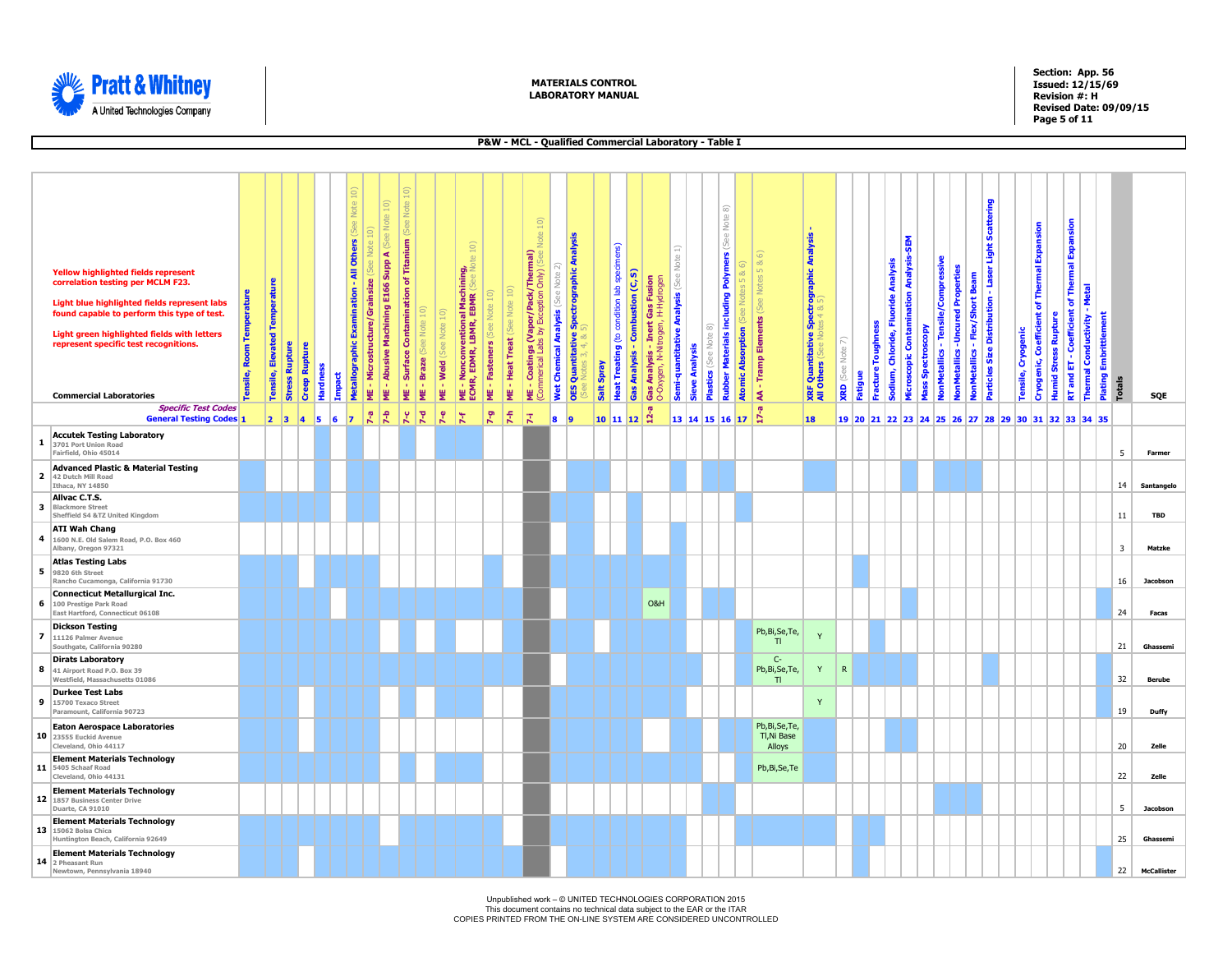

**Section: App. 56 Issued: 12/15/69 Revision #: H Revised Date: 09/09/15 Page 6 of 11**

|                                                                                                                                                                                                                                                                        |                                    |                               |                       |                      |                 |                                                                |                                        |                                                       |                                                        |                                              |                         |                                                                                                                           |                   |                                  |                                                                                                                                         |                                                       |                                                 |                                                          |                                  | P&W - MCL - Qualified Commercial Laboratory - Table I                                                 |                                              |                       |                                          |                                                                                        |            |                    |                                                                                   |                                                          |                                               |                                     |                                                          |                                                                |                                         |                                |                                                      |                                                                             |                             |                                              |                              |                                        |                    |
|------------------------------------------------------------------------------------------------------------------------------------------------------------------------------------------------------------------------------------------------------------------------|------------------------------------|-------------------------------|-----------------------|----------------------|-----------------|----------------------------------------------------------------|----------------------------------------|-------------------------------------------------------|--------------------------------------------------------|----------------------------------------------|-------------------------|---------------------------------------------------------------------------------------------------------------------------|-------------------|----------------------------------|-----------------------------------------------------------------------------------------------------------------------------------------|-------------------------------------------------------|-------------------------------------------------|----------------------------------------------------------|----------------------------------|-------------------------------------------------------------------------------------------------------|----------------------------------------------|-----------------------|------------------------------------------|----------------------------------------------------------------------------------------|------------|--------------------|-----------------------------------------------------------------------------------|----------------------------------------------------------|-----------------------------------------------|-------------------------------------|----------------------------------------------------------|----------------------------------------------------------------|-----------------------------------------|--------------------------------|------------------------------------------------------|-----------------------------------------------------------------------------|-----------------------------|----------------------------------------------|------------------------------|----------------------------------------|--------------------|
|                                                                                                                                                                                                                                                                        |                                    |                               |                       |                      |                 |                                                                |                                        |                                                       |                                                        |                                              |                         |                                                                                                                           |                   |                                  |                                                                                                                                         |                                                       |                                                 |                                                          |                                  |                                                                                                       |                                              |                       |                                          |                                                                                        |            |                    |                                                                                   |                                                          |                                               |                                     |                                                          |                                                                |                                         |                                |                                                      |                                                                             |                             |                                              |                              |                                        |                    |
| <b>Yellow highlighted fields represent</b><br>correlation testing per MCLM F23.<br>Light blue highlighted fields represent labs<br>found capable to perform this type of test.<br>Light green highlighted fields with letters<br>represent specific test recognitions. | <b>Room Temperature</b><br>ensile, | Tensile, Elevated Temperature | <b>Stress Rupture</b> | <b>Creep Rupture</b> | <b>Hardness</b> | Vote<br>Others<br>₹<br>Examination<br>Metallographic<br>Impact | $\Xi$<br>ME - Microstructure/Grainsize | $10)$<br>ME - Abusive Machining E166 Supp A (See Note | Ξ<br>Note:<br>See<br>Surface Contamination of Titanium | $\frac{10}{10}$<br><b>Note</b><br>Braze (See | ME - Weld (See Note 10) | $\widehat{\mathbf{1}}$<br>B<br>al Machining,<br>EBMR (See No <sup>.</sup><br>ME - Nonconventional<br>ECMR, EDMR, LBMR, EI | ME - Fasteners (S | 10)<br>ME - Heat Treat (See Note | $\widehat{\mathbf{L}}$<br>Note<br>por/Pack/Thermal)<br>On(y)<br>Exception<br>ă<br>g<br><b>Coatings (V</b><br>merical Labs I<br>mmerical | $\frac{1}{2}$<br>(See<br><b>Wet Chemical Analysis</b> | <b>OES Quantitative Spectrographic Analysis</b> | Heat Treating (to condition lab specimens)<br>Salt Spray | Gas Analysis - Combustion (C, S) | Gas Fusion<br>H-Hydrogen<br>- Inert<br><b>Malysis - Iner Analysis</b><br>Analysis - Iner<br>0-Oxygen, | ≘<br>Note<br>Semi-quantitative Analysis (See | <b>Sieve Analysis</b> | $\widehat{\infty}$<br>Plastics (See Note | (See Note 8)<br><b>Rubber Materials including Polymers</b><br><b>Atomic Absorption</b> | $\sigma^2$ | - Tramp Elements   | <b>Spectrographic Analysis</b><br><b>XRF Quantitative:</b><br>All Others (See Not | $\widehat{\phantom{a}}$<br>Note <sup>:</sup><br>XRD (See | Toughness<br>Fracture <sup>'</sup><br>Fatigue | Sodium, Chloride, Fluoride Analysis | <b>SEM</b><br><b>Microscopic Contamination Analysis-</b> | NonMetallics - Tensile/Compressive<br><b>Mass Spectroscopy</b> | <b>NonMetallics -Uncured Properties</b> | NonMetallics - Flex/Short Beam | Particles Size Distribution - Laser Light Scattering | <b>Cryogenic, Coefficient of Thermal Expansion</b><br>Cryogenic<br>Tensile, | <b>Humid Stress Rupture</b> | RT and ET - Coefficient of Thermal Expansion | Thermal Conductivity - Metal | <b>Plating Embrittlement</b><br>Totals |                    |
| <b>Commercial Laboratories</b><br><b>Specific Test Codes</b>                                                                                                                                                                                                           |                                    |                               |                       |                      |                 |                                                                |                                        |                                                       | 뿦                                                      | 뿓                                            |                         |                                                                                                                           |                   |                                  | 뿦                                                                                                                                       |                                                       |                                                 |                                                          |                                  | Gas                                                                                                   |                                              |                       |                                          |                                                                                        | s          |                    |                                                                                   |                                                          |                                               |                                     |                                                          |                                                                |                                         |                                |                                                      |                                                                             |                             |                                              |                              |                                        | SQE                |
| <b>General Testing Codes 1</b>                                                                                                                                                                                                                                         |                                    | $\vert 2 \vert \vert 3 \vert$ |                       | 14<br>5              | 6               | $\overline{7}$                                                 | $7 - a$                                | $2-5$                                                 | $\mathcal{F}^{\mathbf{c}}$                             | 7 <sup>4</sup>                               | <b>P</b>                |                                                                                                                           | $P - Q$           | $7-h$                            | 交                                                                                                                                       | 8                                                     |                                                 | $10$ 11 12                                               |                                  | $12-a$                                                                                                |                                              |                       | 13 14 15 16 17                           |                                                                                        |            |                    | 18                                                                                |                                                          |                                               |                                     |                                                          |                                                                |                                         |                                |                                                      | 19 20 21 22 23 24 25 26 27 28 29 30 31 32 33 34 35                          |                             |                                              |                              |                                        |                    |
| <b>Element Materials Technology</b><br>$15$ 3200 S. 166th Street<br>New Berlin, Wisconsin 53151-2701                                                                                                                                                                   |                                    |                               |                       |                      |                 |                                                                |                                        |                                                       |                                                        |                                              |                         |                                                                                                                           |                   |                                  |                                                                                                                                         |                                                       |                                                 |                                                          |                                  |                                                                                                       |                                              |                       |                                          |                                                                                        |            |                    |                                                                                   |                                                          |                                               |                                     |                                                          |                                                                |                                         |                                |                                                      |                                                                             |                             |                                              |                              | 8                                      | Works              |
| <b>Element Materials Techology</b><br>16 9301 Innovation Drive<br>Suite 175<br>Daleville, IN 47334-0569                                                                                                                                                                |                                    |                               |                       |                      |                 |                                                                |                                        |                                                       |                                                        |                                              |                         |                                                                                                                           |                   |                                  |                                                                                                                                         |                                                       |                                                 |                                                          |                                  |                                                                                                       |                                              |                       |                                          |                                                                                        |            | Pb,Bi,Se,Te,<br>T1 |                                                                                   |                                                          |                                               |                                     |                                                          |                                                                |                                         |                                |                                                      |                                                                             |                             |                                              |                              | 22                                     | <b>Simos</b>       |
| <b>Exova Inc. - Freeman</b><br>17 10005 Freeman Avenue<br>Santa Fe, Springs, California 90670                                                                                                                                                                          |                                    |                               |                       |                      |                 |                                                                |                                        |                                                       |                                                        |                                              |                         |                                                                                                                           |                   |                                  |                                                                                                                                         |                                                       |                                                 |                                                          |                                  |                                                                                                       |                                              |                       |                                          |                                                                                        |            | Pb,Bi,Se,Te,<br>T1 |                                                                                   |                                                          |                                               |                                     |                                                          |                                                                |                                         |                                |                                                      |                                                                             |                             |                                              |                              | 18                                     | Jacobson           |
| Exova Inc. - Glendale Heights Lab<br>18 194 International Blvd<br>Glendale Heights, Illinois 60139                                                                                                                                                                     |                                    |                               |                       |                      |                 |                                                                |                                        |                                                       |                                                        |                                              |                         |                                                                                                                           |                   |                                  |                                                                                                                                         |                                                       |                                                 |                                                          |                                  |                                                                                                       |                                              |                       |                                          |                                                                                        |            |                    |                                                                                   |                                                          |                                               |                                     |                                                          |                                                                |                                         |                                |                                                      |                                                                             |                             |                                              |                              | 21                                     | Works              |
| <b>Exova Mexico</b><br>19 Carretera Monterrey-Saltillo #3279-B<br>Col: Privade de Santa Catarina<br>Santa Catarina, Nuevo Leon, Mexico                                                                                                                                 |                                    |                               |                       |                      |                 |                                                                |                                        |                                                       |                                                        |                                              |                         |                                                                                                                           |                   |                                  |                                                                                                                                         |                                                       |                                                 |                                                          |                                  |                                                                                                       |                                              |                       |                                          |                                                                                        |            |                    |                                                                                   |                                                          |                                               |                                     |                                                          |                                                                |                                         |                                |                                                      |                                                                             |                             |                                              |                              | 6                                      | Griffin            |
| <b>IMR KHA - Portland</b><br>20 5687 S. E. International Way, Ste. A<br>Portland, Oregon 97222                                                                                                                                                                         |                                    |                               |                       |                      |                 |                                                                |                                        |                                                       |                                                        |                                              |                         |                                                                                                                           |                   |                                  |                                                                                                                                         |                                                       |                                                 |                                                          |                                  |                                                                                                       |                                              |                       |                                          |                                                                                        |            |                    |                                                                                   |                                                          |                                               |                                     |                                                          |                                                                |                                         |                                |                                                      |                                                                             |                             |                                              |                              | 13                                     | Matze              |
| IMR Singapore Pte. Ltd.<br>21 30 Loyang Way #03-16<br>Singapore 508769                                                                                                                                                                                                 |                                    |                               |                       |                      |                 |                                                                |                                        |                                                       |                                                        |                                              |                         |                                                                                                                           |                   |                                  |                                                                                                                                         |                                                       |                                                 |                                                          |                                  |                                                                                                       |                                              |                       |                                          |                                                                                        |            |                    |                                                                                   |                                                          |                                               |                                     |                                                          |                                                                |                                         |                                |                                                      |                                                                             |                             |                                              |                              | 15                                     | Santangelo         |
| <b>IMR Test Labs</b><br>22 131 Woodsedge Drive<br>Lansing, New York 14882                                                                                                                                                                                              |                                    |                               |                       |                      |                 |                                                                |                                        |                                                       |                                                        |                                              |                         |                                                                                                                           |                   |                                  |                                                                                                                                         |                                                       |                                                 |                                                          |                                  |                                                                                                       |                                              |                       |                                          |                                                                                        |            |                    |                                                                                   |                                                          |                                               |                                     |                                                          |                                                                |                                         |                                |                                                      |                                                                             |                             |                                              |                              | 31                                     | Santangelo         |
| <b>IncoTest</b><br>23 Homer Road<br>Hereford, HR4 9SL United Kingdom                                                                                                                                                                                                   |                                    |                               |                       |                      |                 |                                                                |                                        |                                                       |                                                        |                                              |                         |                                                                                                                           |                   |                                  |                                                                                                                                         |                                                       |                                                 |                                                          |                                  |                                                                                                       |                                              |                       |                                          |                                                                                        |            |                    |                                                                                   |                                                          |                                               |                                     |                                                          |                                                                |                                         |                                |                                                      |                                                                             |                             |                                              |                              | 15                                     | <b>TBD</b>         |
| Joliet Metallurgical Laboratories<br>24 305 North Republic Avenue<br>Joliet, Illinois 60435                                                                                                                                                                            |                                    |                               |                       |                      |                 |                                                                |                                        |                                                       |                                                        |                                              |                         |                                                                                                                           |                   |                                  |                                                                                                                                         |                                                       |                                                 |                                                          |                                  |                                                                                                       |                                              |                       |                                          |                                                                                        |            |                    |                                                                                   |                                                          |                                               |                                     |                                                          |                                                                |                                         |                                |                                                      |                                                                             |                             |                                              |                              | -5                                     | Works              |
| <b>Laboratory Testing Inc.</b><br>25 2331 Topaz Drive<br>Hatfield, Pennsylvania 19440                                                                                                                                                                                  |                                    |                               |                       |                      |                 |                                                                |                                        |                                                       |                                                        |                                              |                         |                                                                                                                           |                   |                                  |                                                                                                                                         |                                                       |                                                 |                                                          |                                  |                                                                                                       |                                              |                       |                                          |                                                                                        |            |                    |                                                                                   |                                                          |                                               |                                     |                                                          |                                                                |                                         |                                |                                                      |                                                                             |                             |                                              |                              | 22                                     | <b>McCallister</b> |
| <b>Lehigh Testing Laboratory</b><br>26 308 West Basin Road P.O. Box 903<br>New Castle, Delaware 19720                                                                                                                                                                  |                                    |                               |                       |                      |                 |                                                                |                                        |                                                       |                                                        |                                              |                         |                                                                                                                           |                   |                                  |                                                                                                                                         |                                                       |                                                 |                                                          |                                  |                                                                                                       |                                              |                       |                                          |                                                                                        |            |                    |                                                                                   |                                                          |                                               |                                     |                                                          |                                                                |                                         |                                |                                                      |                                                                             |                             |                                              |                              | 6                                      | <b>McCallister</b> |
| Luvak Inc.<br>27 P.O. Box 597<br>Boylston, Massachusetts 01505-597                                                                                                                                                                                                     |                                    |                               |                       |                      |                 |                                                                |                                        |                                                       |                                                        |                                              |                         |                                                                                                                           |                   |                                  |                                                                                                                                         |                                                       |                                                 |                                                          |                                  |                                                                                                       |                                              |                       |                                          |                                                                                        |            | Pb,Bi,Te,Tl        |                                                                                   |                                                          |                                               |                                     |                                                          |                                                                |                                         |                                |                                                      |                                                                             |                             |                                              |                              | $7^{\circ}$                            | <b>Berube</b>      |
| Massachusetts Materials Research, Inc.<br>28 1500 Century Drive<br>West Boylston, Massachusetts 01583                                                                                                                                                                  |                                    |                               |                       |                      |                 |                                                                |                                        |                                                       |                                                        |                                              |                         |                                                                                                                           |                   |                                  |                                                                                                                                         |                                                       |                                                 |                                                          |                                  |                                                                                                       |                                              |                       |                                          |                                                                                        |            |                    |                                                                                   |                                                          |                                               |                                     |                                                          |                                                                |                                         |                                |                                                      |                                                                             |                             |                                              |                              | 15                                     | <b>Berube</b>      |

Unpublished work – © UNITED TECHNOLOGIES CORPORATION 2015

This document contains no technical data subject to the EAR or the ITAR COPIES PRINTED FROM THE ON-LINE SYSTEM ARE CONSIDERED UNCONTROLLED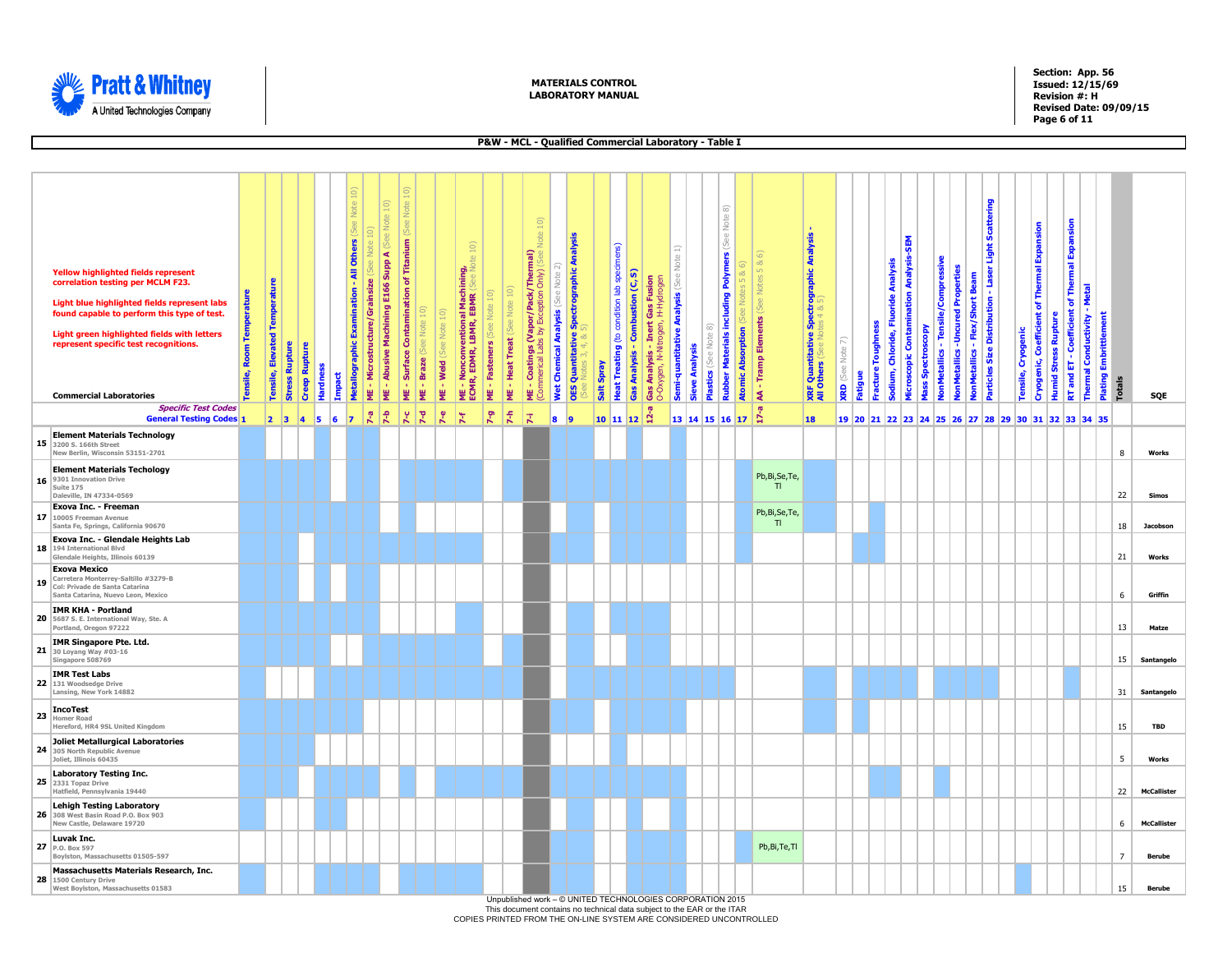

**Section: App. 56 Issued: 12/15/69 Revision #: H Revised Date: 09/09/15 Page 7 of 11**

|    |                                                                                                                                                                                                                                                                                                          |                                    |                                         |                       |                      |          |                                                        |     |                                                            |                                      |                                                                                           |                 |                                           |                                                                                                                                        |                   |                                 |                                               |                                                                                                  |                                                           |                                            |                                                                 |                                                      |                      |                                                 | P&W - MCL - Qualified Commercial Laboratory - Table I |                                                                                     |                                                                     |                                                   |                                                                                            |               |         |                                                                           |                                           |                   |                                    |                                                                    |                                                      |                                                                                |                                                                               |                                                                             |                              |                              |                         |                    |
|----|----------------------------------------------------------------------------------------------------------------------------------------------------------------------------------------------------------------------------------------------------------------------------------------------------------|------------------------------------|-----------------------------------------|-----------------------|----------------------|----------|--------------------------------------------------------|-----|------------------------------------------------------------|--------------------------------------|-------------------------------------------------------------------------------------------|-----------------|-------------------------------------------|----------------------------------------------------------------------------------------------------------------------------------------|-------------------|---------------------------------|-----------------------------------------------|--------------------------------------------------------------------------------------------------|-----------------------------------------------------------|--------------------------------------------|-----------------------------------------------------------------|------------------------------------------------------|----------------------|-------------------------------------------------|-------------------------------------------------------|-------------------------------------------------------------------------------------|---------------------------------------------------------------------|---------------------------------------------------|--------------------------------------------------------------------------------------------|---------------|---------|---------------------------------------------------------------------------|-------------------------------------------|-------------------|------------------------------------|--------------------------------------------------------------------|------------------------------------------------------|--------------------------------------------------------------------------------|-------------------------------------------------------------------------------|-----------------------------------------------------------------------------|------------------------------|------------------------------|-------------------------|--------------------|
|    |                                                                                                                                                                                                                                                                                                          |                                    |                                         |                       |                      |          |                                                        |     |                                                            |                                      |                                                                                           |                 |                                           |                                                                                                                                        |                   |                                 |                                               |                                                                                                  |                                                           |                                            |                                                                 |                                                      |                      |                                                 |                                                       |                                                                                     |                                                                     |                                                   |                                                                                            |               |         |                                                                           |                                           |                   |                                    |                                                                    |                                                      |                                                                                |                                                                               |                                                                             |                              |                              |                         |                    |
|    | <b>Yellow highlighted fields represent</b><br>correlation testing per MCLM F23.<br>Light blue highlighted fields represent labs<br>found capable to perform this type of test.<br>Light green highlighted fields with letters<br>represent specific test recognitions.<br><b>Commercial Laboratories</b> | <b>Room Temperature</b><br>ensile, | <b>Elevated Temperature</b><br>Tensile, | <b>Stress Rupture</b> | <b>Creep Rupture</b> | Hardness | Others<br>₹<br>Examination<br>Metallographic<br>Impact | pic | 10)<br><b>Note</b><br>- Microstructure/Grainsize<br>Ë<br>뿓 | - Abusive Machining E166 Supp A (See | $\Xi$<br>Note<br>of Titanium<br>Contamination<br><b>Surface</b><br><b>Braze</b><br>뿓<br>쁮 | $\widehat{\Xi}$ | $\widehat{\Xi}$<br>Note<br>ME - Weld (See | $\widehat{\mathbb{D}}$<br>$\mathfrak{B}$<br>al Machining,<br>EBMR (See No<br>Nonconventional<br><sup>2</sup> , EDMR, LBMR, EI<br>ECMR, | ME - Fasteners (S | 10<br>ME - Heat Treat (See Note | Note<br>(Vapor/Pack/Thermal)<br>Coatings<br>뿓 | $\widehat{\mathbf{1}}$<br>On(y)<br>Wet Chemical Analysis (See No<br>kception<br>ம்<br>λá<br>jcal | <b>Spectrographic Analysis</b><br><b>OES Quantitative</b> | condition lab specimens)<br>Spray<br>Salt: | Combustion (C, S)<br>Heat Treating (to<br><b>Gas Analysis -</b> | Gas Fusion<br>H-Hydrogen<br>Inert<br>Analysis<br>Gas | N-Nitrog<br>-Oxygen, | Ξ<br>Note<br>(See<br>Semi-quantitative Analysis | ක<br>Note<br><b>Sieve Analysis</b><br>Plastics (See   | $\widehat{\infty}$<br>Note<br>(See<br>Polymers<br><b>Rubber Materials including</b> | $8.6)$<br>$\overline{10}$<br><b>Notes</b><br>Atomic Absorption (See | 6<br>∣ ∝<br>Notes 5<br><b>AA - Tramp Elements</b> | <b>Spectrographic Analysis</b><br><b>XRF Quantitative S</b><br><b>All Others</b> (See Note | XRD (See Note | Fatigue | <b>Fluoride Analysis</b><br>Toughness<br>Chloride,<br>Fracture<br>Sodium, | SEM<br>Microscopic Contamination Analysis | Mass Spectroscopy | NonMetallics - Tensile/Compressive | NonMetallics -Uncured Properties<br>NonMetallics - Flex/Short Beam | Particles Size Distribution - Laser Light Scattering | Cryogenic<br>Tensile,                                                          | <b>Thermal Expansion</b><br>৳<br><b>Coefficient</b><br>Cryogenic <sub>r</sub> | RT and ET - Coefficient of Thermal Expansion<br><b>Humid Stress Rupture</b> | Thermal Conductivity - Metal | <b>Plating Embrittlement</b> | <b>Totals</b>           | SQE                |
|    | <b>Specific Test Codes</b><br><b>General Testing Codes 1</b>                                                                                                                                                                                                                                             |                                    | $\vert 2 \vert \vert 3 \vert$           |                       | $\vert 4 \vert$      | 6<br>5   | $\overline{z}$                                         |     | $2-5$<br>æ                                                 |                                      | 7-d<br>λc                                                                                 |                 | $7 - e$                                   | ž                                                                                                                                      | 7-9               | $\frac{4}{5}$                   | π                                             | 18                                                                                               | 19                                                        | $10$ 11 12                                 |                                                                 | ġ                                                    |                      |                                                 | $13$ 14 15 16 17 $\Box$                               |                                                                                     |                                                                     |                                                   | 18                                                                                         |               |         |                                                                           |                                           |                   |                                    |                                                                    |                                                      | 19 20 21 22 23 24 25 26 27 28 29 30 31 32 33 34 35                             |                                                                               |                                                                             |                              |                              |                         |                    |
| 29 | <b>Metals Technology Inc.</b><br>19801 Nordoff Street<br>Northridge, California 91324                                                                                                                                                                                                                    |                                    |                                         |                       |                      |          |                                                        |     |                                                            |                                      |                                                                                           |                 |                                           |                                                                                                                                        |                   |                                 |                                               |                                                                                                  |                                                           |                                            |                                                                 |                                                      |                      |                                                 |                                                       |                                                                                     |                                                                     | Pb,Bi<br>Wrought<br><b>Alloys Only</b>            |                                                                                            |               |         |                                                                           |                                           |                   |                                    |                                                                    |                                                      |                                                                                |                                                                               |                                                                             |                              |                              | 22                      | <b>Duffy</b>       |
|    | 30 Northern Analytical Laboratory<br>23 Depot Street<br>Merrimack, NH 03054                                                                                                                                                                                                                              |                                    |                                         |                       |                      |          |                                                        |     |                                                            |                                      |                                                                                           |                 |                                           |                                                                                                                                        |                   |                                 |                                               |                                                                                                  |                                                           |                                            |                                                                 |                                                      |                      |                                                 |                                                       |                                                                                     |                                                                     |                                                   |                                                                                            |               |         |                                                                           |                                           |                   |                                    |                                                                    |                                                      |                                                                                |                                                                               |                                                                             |                              |                              | $\mathbf{1}$            | Okawa              |
|    | <b>NSL Analytical Services Inc.</b><br>31 4450 Cranwood Parkway<br>Cleveland, Ohio 44128                                                                                                                                                                                                                 |                                    |                                         |                       |                      |          |                                                        |     |                                                            |                                      |                                                                                           |                 |                                           |                                                                                                                                        |                   |                                 |                                               |                                                                                                  |                                                           |                                            |                                                                 |                                                      |                      |                                                 |                                                       |                                                                                     |                                                                     | Se, Te                                            |                                                                                            |               |         |                                                                           |                                           |                   |                                    |                                                                    |                                                      |                                                                                |                                                                               |                                                                             |                              |                              | $\overline{7}$          | Zelle              |
|    | <b>NSL Metallurgical</b><br>32 4535 Renaissance Pkway<br>Cleveland, OH 44128                                                                                                                                                                                                                             |                                    |                                         |                       |                      |          |                                                        |     |                                                            |                                      |                                                                                           |                 |                                           |                                                                                                                                        |                   |                                 |                                               |                                                                                                  |                                                           |                                            |                                                                 |                                                      |                      |                                                 |                                                       |                                                                                     |                                                                     |                                                   |                                                                                            |               |         |                                                                           |                                           |                   |                                    |                                                                    |                                                      |                                                                                |                                                                               |                                                                             |                              |                              | 9                       | Zelle              |
|    | <b>Omega Research Inc.</b><br>33 15843 Guy James Road<br>Justin, Texas 76247                                                                                                                                                                                                                             |                                    |                                         |                       |                      |          |                                                        |     |                                                            |                                      |                                                                                           |                 |                                           |                                                                                                                                        |                   |                                 |                                               |                                                                                                  |                                                           |                                            |                                                                 |                                                      |                      |                                                 |                                                       |                                                                                     |                                                                     |                                                   |                                                                                            |               |         |                                                                           |                                           |                   |                                    |                                                                    |                                                      |                                                                                |                                                                               |                                                                             |                              |                              | $\overline{\mathbf{3}}$ | Griffin            |
| 34 | QC Metallurgical Inc<br>2870 Stirling Road<br>Hollywood, Florida 33020                                                                                                                                                                                                                                   |                                    |                                         |                       |                      |          |                                                        |     |                                                            |                                      |                                                                                           |                 |                                           |                                                                                                                                        |                   |                                 |                                               |                                                                                                  |                                                           |                                            |                                                                 |                                                      |                      |                                                 |                                                       |                                                                                     |                                                                     |                                                   |                                                                                            |               |         |                                                                           |                                           |                   |                                    |                                                                    |                                                      |                                                                                |                                                                               |                                                                             |                              |                              | 5                       | Okawa              |
|    | RTM Breda S.r.l.<br>35 Via Biancge 18<br>Carre' (VI) Italy 36010                                                                                                                                                                                                                                         |                                    |                                         |                       |                      |          |                                                        |     |                                                            |                                      |                                                                                           |                 |                                           |                                                                                                                                        |                   |                                 |                                               |                                                                                                  |                                                           |                                            |                                                                 |                                                      |                      |                                                 |                                                       |                                                                                     |                                                                     |                                                   |                                                                                            |               |         |                                                                           |                                           |                   |                                    |                                                                    |                                                      |                                                                                |                                                                               |                                                                             |                              |                              | 8                       | Raban              |
|    | Singapore Test Services PTE Ltd.<br>36 249 Jalan Boon Lay<br>Jurong Town, Singapore 619523                                                                                                                                                                                                               |                                    |                                         |                       |                      |          |                                                        |     |                                                            |                                      |                                                                                           |                 |                                           |                                                                                                                                        |                   |                                 |                                               |                                                                                                  |                                                           |                                            |                                                                 |                                                      |                      |                                                 |                                                       |                                                                                     |                                                                     |                                                   |                                                                                            |               |         |                                                                           |                                           |                   |                                    |                                                                    |                                                      |                                                                                |                                                                               |                                                                             |                              |                              | 9                       | Korenkiewicz       |
|    | Southern Research Institute<br>37 757 Tom Martin Drive<br>Birmingham, Alabama 35211                                                                                                                                                                                                                      |                                    |                                         |                       |                      |          |                                                        |     |                                                            |                                      |                                                                                           |                 |                                           |                                                                                                                                        |                   |                                 |                                               |                                                                                                  |                                                           |                                            |                                                                 |                                                      |                      |                                                 |                                                       |                                                                                     |                                                                     |                                                   |                                                                                            |               |         |                                                                           |                                           |                   |                                    |                                                                    |                                                      |                                                                                |                                                                               |                                                                             |                              |                              | $\overline{3}$          | Lawrence           |
|    | <b>Timet UK Ltd</b><br><b>38</b> P.O. Box 704, Witton<br>Birmingham B6 &UR United Kingdom                                                                                                                                                                                                                |                                    |                                         |                       |                      |          |                                                        |     |                                                            |                                      |                                                                                           |                 |                                           |                                                                                                                                        |                   |                                 |                                               |                                                                                                  |                                                           |                                            |                                                                 |                                                      |                      |                                                 |                                                       |                                                                                     |                                                                     |                                                   |                                                                                            |               |         |                                                                           |                                           |                   |                                    |                                                                    |                                                      |                                                                                |                                                                               |                                                                             |                              |                              | 15                      | <b>TBD</b>         |
| 39 | <b>UL Verification Services Inc.</b><br>1559 King St.<br>Enfield, CT 06082                                                                                                                                                                                                                               |                                    |                                         |                       |                      |          |                                                        |     |                                                            |                                      |                                                                                           |                 |                                           |                                                                                                                                        |                   |                                 |                                               |                                                                                                  |                                                           |                                            |                                                                 |                                                      |                      |                                                 |                                                       |                                                                                     |                                                                     |                                                   |                                                                                            |               |         |                                                                           |                                           |                   |                                    |                                                                    |                                                      |                                                                                |                                                                               |                                                                             |                              |                              | $\overline{4}$          | <b>Vidal Otero</b> |
| 40 | <b>Westmoreland Mechanical Testing &amp;</b><br><b>Research Inc</b><br>P.O. Box 388<br>Youngstown, Pennsylvania 15696                                                                                                                                                                                    |                                    |                                         |                       |                      |          |                                                        |     |                                                            |                                      |                                                                                           |                 |                                           |                                                                                                                                        |                   |                                 |                                               |                                                                                                  |                                                           |                                            |                                                                 |                                                      |                      |                                                 |                                                       |                                                                                     |                                                                     |                                                   |                                                                                            |               |         |                                                                           |                                           |                   |                                    |                                                                    |                                                      |                                                                                |                                                                               |                                                                             |                              |                              | 16                      | Zelle              |
|    | <b>Totals</b>                                                                                                                                                                                                                                                                                            |                                    |                                         |                       |                      |          |                                                        |     |                                                            |                                      |                                                                                           |                 |                                           |                                                                                                                                        |                   |                                 |                                               |                                                                                                  |                                                           |                                            |                                                                 |                                                      |                      |                                                 |                                                       |                                                                                     |                                                                     | 10                                                |                                                                                            |               |         |                                                                           |                                           |                   |                                    |                                                                    |                                                      | $13   1   9   9   4   5   1   5   4   3   2   0   2   1   1   2   1   5   545$ |                                                                               |                                                                             |                              |                              |                         |                    |

**Notes:**

1. P&W defines semi-quantitative spectrographic analysis as "The Determination of a material's chemistry to detect the presence of the alloying elements to a degree by which a positive identification can be made as to the

2. P&W defines wet chemical analysis as "gravimetric or titrametric analysis".

3. ICP, DCP, Direct Reader.

4. P&W defines quantitative analysis as "utilization of a least squares calibration curve".

Unpublished work – © UNITED TECHNOLOGIES CORPORATION 2015 This document contains no technical data subject to the EAR or the ITAR COPIES PRINTED FROM THE ON-LINE SYSTEM ARE CONSIDERED UNCONTROLLED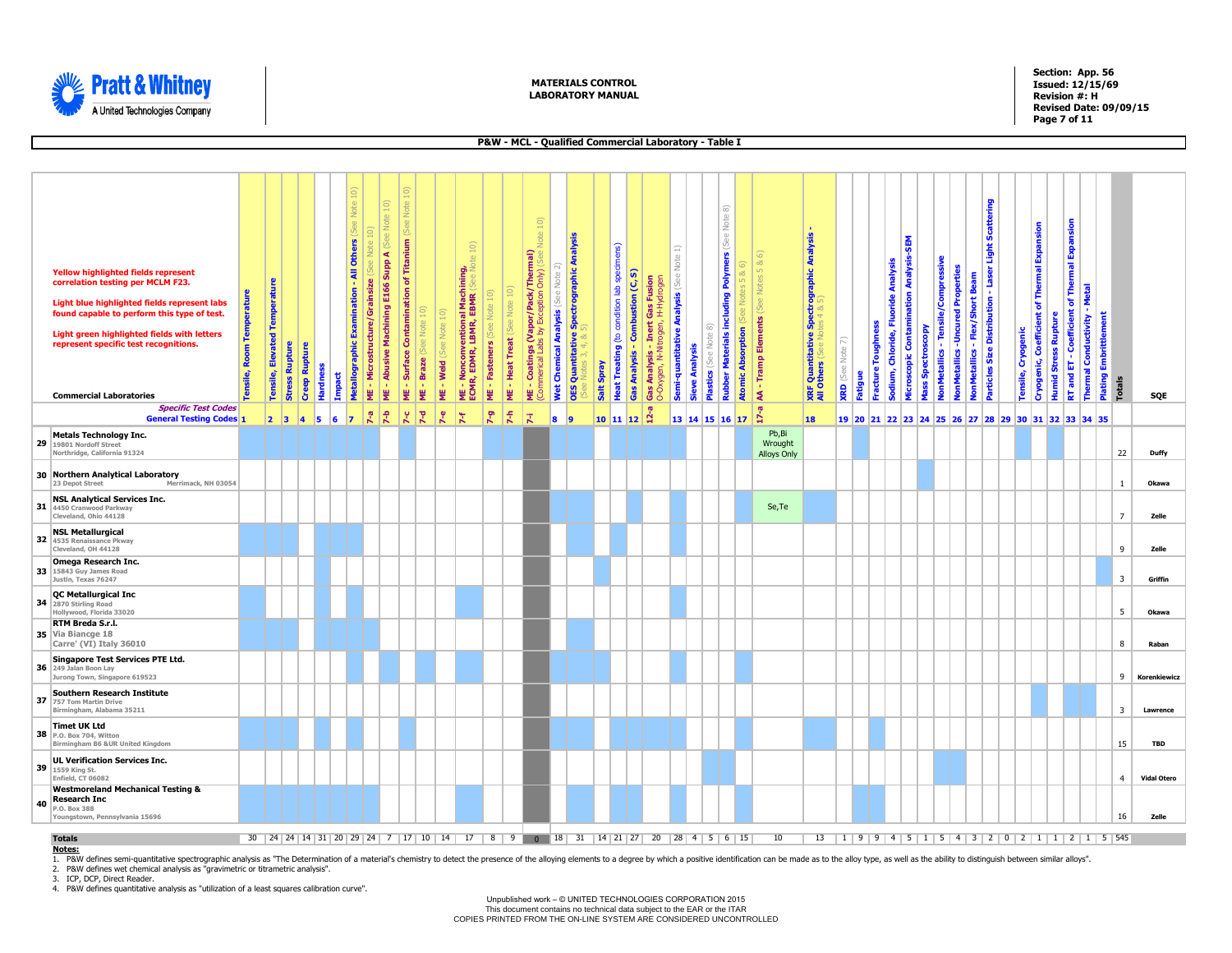

**Section: App. 56 Issued: 12/15/69 Revision #: H Revised Date: 09/09/15 Page 8 of 11**

### **P&W - MCL - Qualified Commercial Laboratory - Table I**

5. Code numbers with an element suffix (e.g.; 17Pb) designate qualification for analysis of that element on cast turbine airfoil alloys by the specified test method. 6. The letter "C" suffix to Code 17 (Atomic Absorption) also designates qualification for residual cerrobend analysis in hollow core blades and vanes.

7. The letter "R" suffix to Code 19 (XRD) also designates qualification for retained austenite.

8. Qualification for Codes 15 and 16 is not required for simple identification tests such as those listed in MCL Manual Section S-8.<br>9. The letter "A" suffix to Code 29 (yttrium analysis) indicates the ICP method. The

10. Code 7 does not include metallographic examination of thermal spray coatings, pack process diffusion coatings, plasma or vapor deposition coatings at qualified commercial laboratories.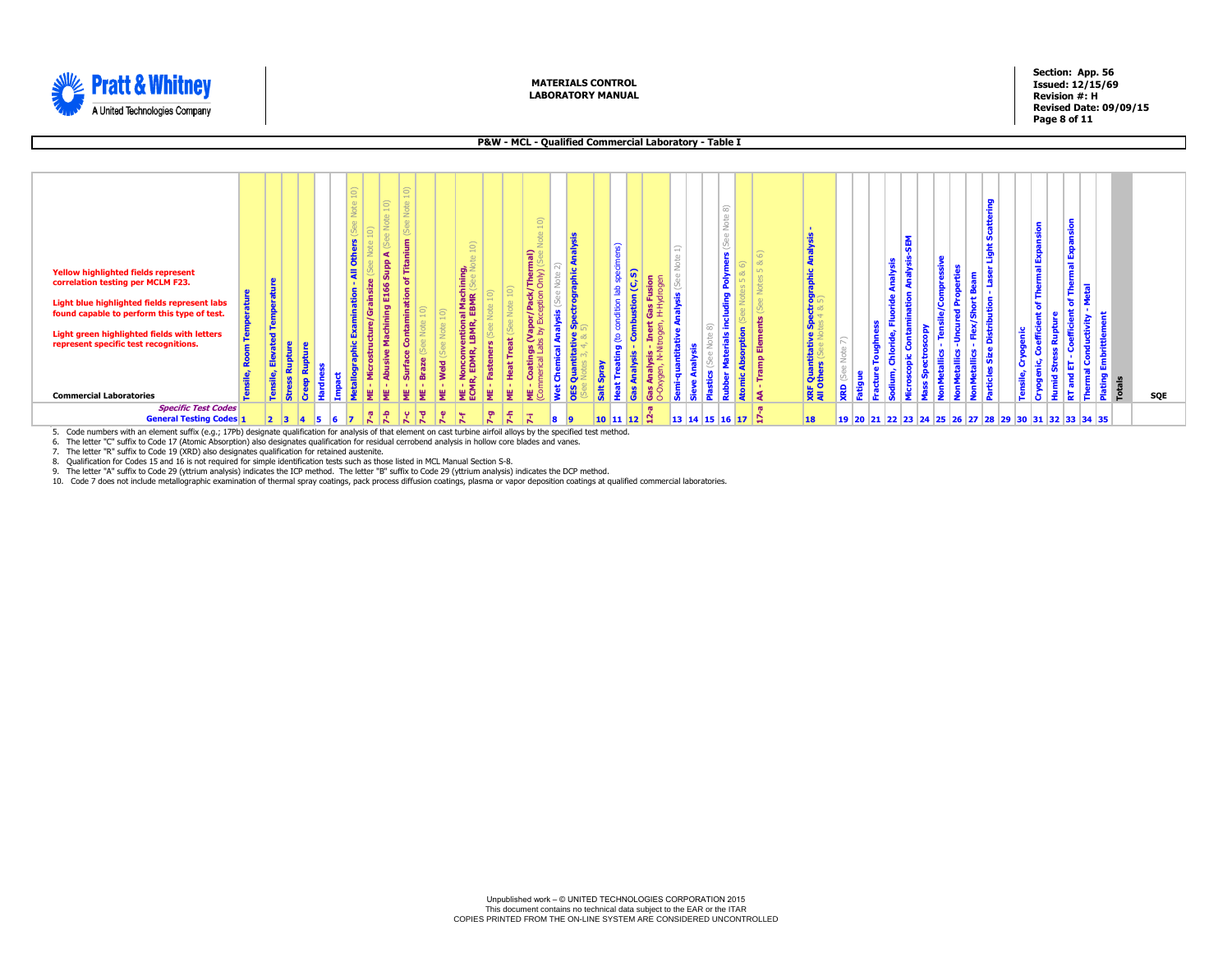<span id="page-8-0"></span>

**Section: App. 56 Issued: 12/15/69 Revision #: H Revised Date: 09/09/15 Page 9 of 11**

### **PWC - MCL - Qualified Commercial Laboratory - Table II**

|                          | Light blue highlighted fields represent labs found<br>capable to perform this type of test.<br>Light green highlighted fields with letters<br>represent specific test recognitions.<br><b>Commercial Laboratories</b> | ensile, Room Temperature | Tensile, Elevated Temperature | <b>Stress Rupture</b> | <b>Creep Rupture</b> | Hardness | <b>Impact</b> | <b>Metallographic Examination</b> | <b>Chemical Analysis</b> (See Note 2) | <b>Spectrographic Analysis (Quantitative)</b><br>(See Notes 3, 4, & 5) | Salt Spray | Heat Treating (to condition lab specimens) | Gas Analysis | below)<br>as defined<br>Spectrometric Analysis (semi-quantitative, | <b>Sieve Analysis</b> | $\widehat{\infty}$<br>Plastics (See Note | $\widehat{\infty}$<br>Note<br>Rubber Materials including Polymers (See | $\&$ 6)<br>LŊ<br><b>Notes</b><br>(See<br><b>Atomic Absorption</b> | 命<br><b>XRF</b> (See Notes 4 & | XRD (See Note 7) | ow Cycle Fatigue | <b>Fracture Toughness</b> | Sodium, Chloride, Fluoride Analysis | <b>Microscopic Contamination Analysis</b> | Particles Size Distribution - Laser Light Scattering | EDAX Analysis on S.E.M. | uel Analysis (See Note 9) | <b>Hardenability on Disc &amp; Jominy (See Note 9)</b> | <b>Flash Point Testing (See Note 9)</b> | Totals                  | SQF          |
|--------------------------|-----------------------------------------------------------------------------------------------------------------------------------------------------------------------------------------------------------------------|--------------------------|-------------------------------|-----------------------|----------------------|----------|---------------|-----------------------------------|---------------------------------------|------------------------------------------------------------------------|------------|--------------------------------------------|--------------|--------------------------------------------------------------------|-----------------------|------------------------------------------|------------------------------------------------------------------------|-------------------------------------------------------------------|--------------------------------|------------------|------------------|---------------------------|-------------------------------------|-------------------------------------------|------------------------------------------------------|-------------------------|---------------------------|--------------------------------------------------------|-----------------------------------------|-------------------------|--------------|
|                          | <b>Specific Test Codes</b>                                                                                                                                                                                            |                          |                               |                       |                      |          |               |                                   |                                       |                                                                        |            |                                            |              |                                                                    |                       |                                          |                                                                        |                                                                   |                                |                  |                  |                           |                                     |                                           |                                                      |                         |                           |                                                        |                                         |                         |              |
| 1                        | <b>General Testing Codes 1</b><br>Pratt & Whitney Canada Corp. Plant 1<br>"Chemical Technology & Test" Department<br>1000 Marie Victorin<br>Longueuil, Quebec J4G 1A1                                                 |                          | $2 \vert 3$                   |                       | 4                    | 5        | 6             | 7                                 | 8                                     | 9                                                                      | 10 11      |                                            | 12           | 13                                                                 | 14                    | 15 16                                    |                                                                        |                                                                   | 17 18                          | $19$ 20          |                  | 21 22                     |                                     | 23                                        | 28 29                                                |                         | <b>C30</b>                |                                                        | C31 C32                                 | $\overline{7}$          | Halle        |
| $\overline{\mathbf{2}}$  | Allvac Ltd.<br>Atlas House, Attercliffe Rd.<br><b>Sheffield, United Kingdom</b><br><b>S4 7UY</b>                                                                                                                      |                          |                               |                       |                      |          |               |                                   |                                       |                                                                        |            |                                            |              |                                                                    |                       |                                          |                                                                        |                                                                   |                                |                  |                  |                           |                                     |                                           |                                                      |                         |                           |                                                        |                                         | $\overline{4}$          | <b>Jones</b> |
|                          | <b>Exova Cambridge</b><br>15 Highridge Court<br>3 P.O. Box 363<br>Cambridge, Ontario,<br><b>N1R7L3</b>                                                                                                                |                          |                               |                       |                      |          |               |                                   |                                       |                                                                        |            |                                            |              | Galt/O<br>LT.<br>Labs                                              |                       |                                          |                                                                        |                                                                   |                                |                  |                  |                           |                                     |                                           |                                                      |                         |                           |                                                        |                                         | 6                       | Bale         |
| $\overline{\mathbf{4}}$  | <b>Exova Pointe-Claire</b><br>121 boul. Hymus<br>Pointe-Claire, Québec,<br><b>H9R 1E6</b>                                                                                                                             |                          |                               |                       |                      |          |               |                                   |                                       |                                                                        |            |                                            |              |                                                                    |                       |                                          |                                                                        |                                                                   |                                |                  |                  |                           |                                     |                                           |                                                      |                         |                           |                                                        |                                         | 8                       | Lobo         |
| 5                        | <b>Etablissement de Nantes</b><br>74, route de la Jonalière<br>B.P. 82617<br>44326 Nantes Cedex 3                                                                                                                     |                          |                               |                       |                      |          |               |                                   |                                       |                                                                        |            |                                            |              |                                                                    |                       |                                          |                                                                        |                                                                   |                                |                  |                  |                           |                                     |                                           |                                                      |                         |                           |                                                        |                                         | $\overline{\mathbf{3}}$ | <b>Jones</b> |
| 6                        | Allvac Ltd. - Commercial Testing Services Ltd.<br><b>Blackmore Street</b><br>Sheffield,<br>United Kingdom, S4 7TZ                                                                                                     |                          |                               |                       |                      |          |               |                                   |                                       |                                                                        |            |                                            |              |                                                                    |                       |                                          |                                                                        |                                                                   |                                |                  |                  |                           |                                     |                                           |                                                      |                         |                           |                                                        |                                         | 6                       | <b>Jones</b> |
| $\overline{\phantom{a}}$ | Genitest Inc.<br>3472 Frontenac, Montréal, Québec.<br><b>H2K3A5</b>                                                                                                                                                   |                          |                               |                       |                      |          |               |                                   |                                       |                                                                        |            |                                            |              |                                                                    |                       |                                          |                                                                        |                                                                   |                                |                  |                  |                           |                                     |                                           |                                                      |                         |                           |                                                        |                                         | 10                      | Routhier     |
| 8                        | <b>Team Industrial Services TCM Division</b><br>105 Chester Road<br>Woodlawn, Cincinnati<br>OH 45215                                                                                                                  |                          |                               |                       |                      |          |               |                                   |                                       |                                                                        |            |                                            |              |                                                                    |                       |                                          |                                                                        |                                                                   |                                |                  |                  |                           |                                     |                                           |                                                      |                         |                           |                                                        |                                         | $\overline{2}$          | Mackenzie    |
| 9                        | Mitchell Aerospace Inc.<br>350 Décarie<br>Ville St-Laurent, Québec,<br><b>H4L 3K1</b>                                                                                                                                 |                          |                               |                       |                      |          |               |                                   |                                       |                                                                        |            |                                            |              |                                                                    |                       |                                          |                                                                        |                                                                   |                                |                  |                  |                           |                                     |                                           |                                                      |                         |                           |                                                        |                                         | $\overline{4}$          | Lu           |
| 10                       | <b>SGS Canada</b><br>11000-A Sherbrooke E.<br>Montréal, Québec,<br><b>H1B 5W1</b>                                                                                                                                     |                          |                               |                       |                      |          |               |                                   |                                       |                                                                        |            |                                            |              |                                                                    |                       |                                          |                                                                        |                                                                   |                                |                  |                  |                           |                                     |                                           |                                                      |                         |                           |                                                        |                                         | $\overline{2}$          | Caron        |
| 11                       | SGS Canada Inc. - Industrial Services<br>3420 St-Joseph Blvd East<br>Montréal, Québec<br><b>H1X 1W6</b>                                                                                                               |                          |                               |                       |                      |          |               |                                   |                                       |                                                                        |            |                                            |              |                                                                    |                       |                                          |                                                                        |                                                                   |                                |                  |                  |                           |                                     |                                           |                                                      |                         |                           |                                                        |                                         | $\mathbf{1}$            | Caron        |

Unpublished work – © UNITED TECHNOLOGIES CORPORATION 2015<br>This document contains no technical data subject to the EAR or the ITAR<br>COPIES PRINTED FROM THE ON-LINE SYSTEM ARE CONSIDERED UNCONTROLLED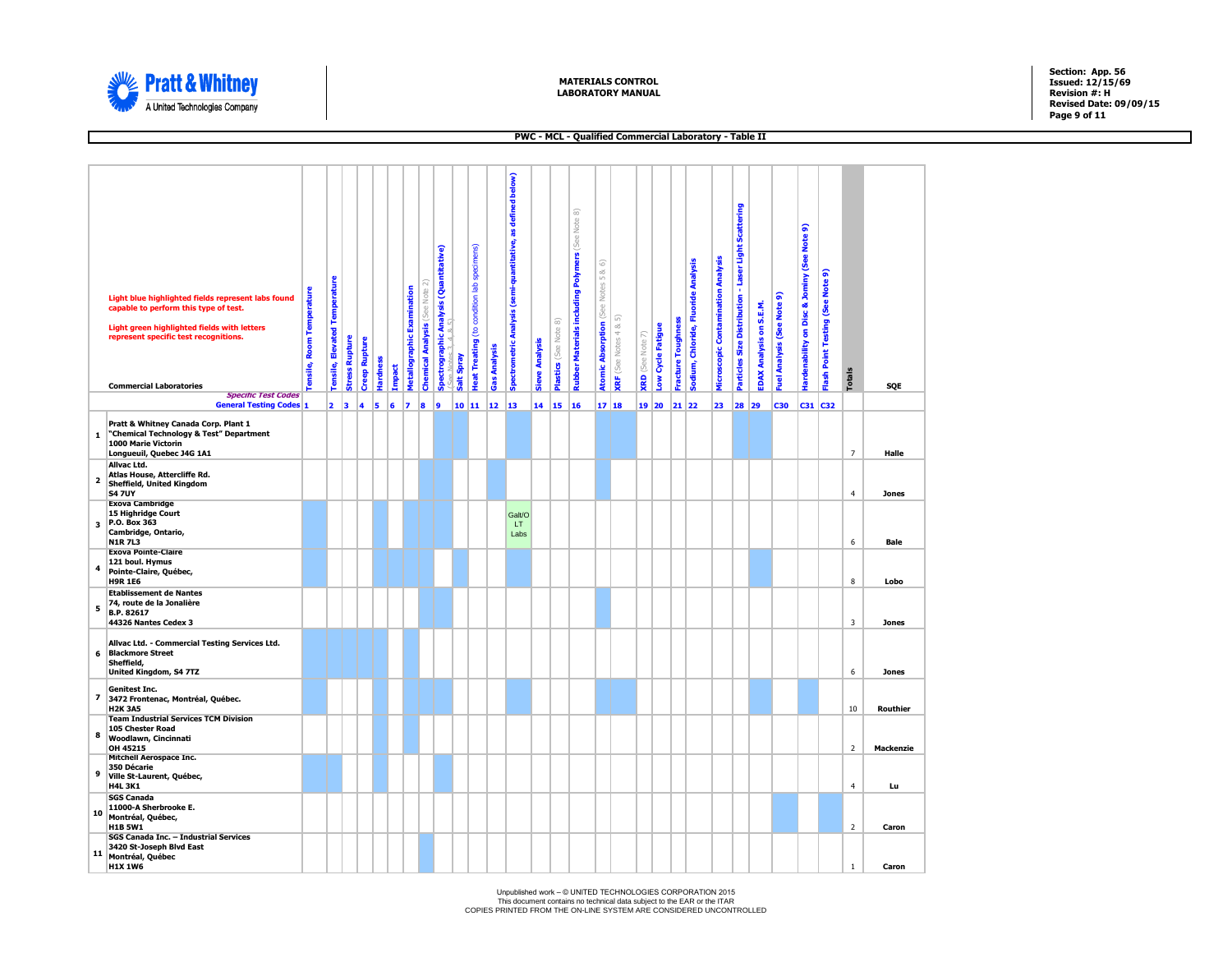

**Section: App. 56 Issued: 12/15/69 Revision #: H Revised Date: 09/09/15 Page 10 of 11**

### **PWC - MCL - Qualified Commercial Laboratory - Table II**

|    | Light blue highlighted fields represent labs found<br>capable to perform this type of test.<br>Light green highlighted fields with letters<br>represent specific test recognitions.<br><b>Commercial Laboratories</b><br><b>Specific Test Codes</b> | ensile, Room Temperature | Tensile, Elevated Temperature | <b>Stress Rupture</b> | <b>Creep Rupture</b> | Hardness | <b>Impact</b> | Metallographic Examination | Chemical Analysis (See Note 2) | <b>Spectrographic Analysis (Quantitative)</b><br>Coa Notes 3 4 & EN | Salt Spray | Heat Treating (to condition lab specimens) | <b>Gas Analysis</b> | below)<br>as defined<br>Spectrometric Analysis (semi-quantitative, | <b>Sieve Analysis</b> | Plastics (See Note 8) | $\widehat{\infty}$<br>Note<br><b>Rubber Materials including Polymers</b> (See | 5 & 6)<br>Atomic Absorption (See Notes | 5<br><b>XRF</b> (See Notes 4 & | $XRD$ (See Note 7) | ow Cycle Fatigue | <b>racture Toughness</b> | sodium, Chloride, Fluoride Analysis | <b>Microscopic Contamination Analysis</b> | articles Size Distribution - Laser Light Scattering | <b>DAX Analysis on S.E.M.</b> | uel Analysis (See Note 9) | lardenability on Disc & Jominy (See Note 9) | Flash Point Testing (See Note 9) | <b>Totals</b>           | SQE                              |
|----|-----------------------------------------------------------------------------------------------------------------------------------------------------------------------------------------------------------------------------------------------------|--------------------------|-------------------------------|-----------------------|----------------------|----------|---------------|----------------------------|--------------------------------|---------------------------------------------------------------------|------------|--------------------------------------------|---------------------|--------------------------------------------------------------------|-----------------------|-----------------------|-------------------------------------------------------------------------------|----------------------------------------|--------------------------------|--------------------|------------------|--------------------------|-------------------------------------|-------------------------------------------|-----------------------------------------------------|-------------------------------|---------------------------|---------------------------------------------|----------------------------------|-------------------------|----------------------------------|
|    | <b>General Testing Codes 1</b>                                                                                                                                                                                                                      |                          |                               | $2 \mid 3$            | 4                    | 5        | 6             | $\mathbf{z}$               | 8                              | $\vert$ 9                                                           |            | 10 11                                      | 12                  | 13                                                                 |                       | 14 15 16              |                                                                               |                                        | 17 18                          |                    | 19 20            | 21 22                    |                                     | 23                                        | 28                                                  | 29                            | <b>C30</b>                |                                             | C31 C32                          |                         |                                  |
| 12 | <b>Acuren Group Inc.</b><br>2412 Drew Road<br>Mississauga, Ontario,<br><b>L5S 1A1</b>                                                                                                                                                               |                          |                               |                       |                      |          |               |                            |                                |                                                                     |            |                                            |                     |                                                                    |                       |                       |                                                                               |                                        |                                |                    |                  |                          |                                     |                                           |                                                     |                               |                           |                                             |                                  | 6                       | Bale                             |
| 13 | WSK/ PZL- Kalisz<br>62-800 Kalisz,,<br>St.Czestowchowska, 140,<br>Poland                                                                                                                                                                            |                          |                               |                       |                      |          |               |                            |                                |                                                                     |            |                                            |                     |                                                                    |                       |                       |                                                                               |                                        |                                |                    |                  |                          |                                     |                                           |                                                     |                               |                           |                                             |                                  | $\overline{3}$          | <b>Skoczylas</b>                 |
| 14 | <b>Engineering Material Research</b><br>35 Carl Hall Road, Unit 3<br>Downsview, Ontario, M3K 2B6<br>CANADA                                                                                                                                          |                          |                               |                       |                      |          |               |                            |                                |                                                                     |            |                                            |                     |                                                                    |                       |                       |                                                                               |                                        |                                |                    |                  |                          |                                     |                                           |                                                     |                               |                           |                                             |                                  | $\overline{\mathbf{3}}$ | Bale                             |
|    | <b>Exova Pizen</b><br>15 Podnikatelska 39Plzen 301 00<br><b>Czech Republic</b>                                                                                                                                                                      |                          |                               |                       |                      |          |               |                            |                                |                                                                     |            |                                            |                     |                                                                    |                       |                       |                                                                               |                                        |                                |                    |                  |                          |                                     |                                           |                                                     |                               |                           |                                             |                                  | 5                       | <b>Jones</b>                     |
|    | <b>Vac Aero Kalisz</b><br>16 62-800 Kalisz / Poland<br>ul. Elektryczna 8                                                                                                                                                                            |                          |                               |                       |                      |          |               |                            |                                |                                                                     |            |                                            |                     |                                                                    |                       |                       |                                                                               |                                        |                                |                    |                  |                          |                                     |                                           |                                                     |                               |                           |                                             |                                  | $\overline{3}$          | <b>Skoczylas</b>                 |
| 17 | <b>Metcut Research Inc.</b><br>3980 Rosslyn Drive<br>Cincinnati, OH, USA 45209-9511                                                                                                                                                                 |                          |                               |                       |                      |          |               |                            |                                |                                                                     |            |                                            |                     |                                                                    |                       |                       |                                                                               |                                        |                                |                    |                  |                          |                                     |                                           |                                                     |                               |                           |                                             |                                  | $\overline{4}$          | <b>Mackenzie</b>                 |
| 18 | Exova Mississauga<br>2395 Speakman Drive<br>Mississauga, Ontario<br>L5K 1B3, CANADA                                                                                                                                                                 |                          |                               |                       |                      |          |               |                            |                                |                                                                     |            |                                            |                     |                                                                    |                       |                       |                                                                               |                                        |                                |                    |                  |                          |                                     |                                           |                                                     |                               |                           |                                             |                                  | $\overline{3}$          | Bale                             |
| 19 | <b>Holwick Road</b><br>Middlesbrough, Cleveland<br><b>TS2 10S</b><br><b>United Kingdom</b>                                                                                                                                                          |                          |                               |                       |                      |          |               |                            |                                |                                                                     |            |                                            |                     |                                                                    |                       |                       |                                                                               |                                        |                                |                    |                  |                          |                                     |                                           |                                                     |                               |                           |                                             |                                  | $\overline{\mathbf{3}}$ | <b>Jones</b>                     |
| 20 | <b>Red Jacket Works, Neath</b><br><b>SA11 1NJ</b><br><b>South Wales</b>                                                                                                                                                                             |                          |                               |                       |                      |          |               |                            |                                |                                                                     |            |                                            |                     |                                                                    |                       |                       |                                                                               |                                        |                                |                    |                  |                          |                                     |                                           |                                                     |                               |                           |                                             |                                  | $\overline{\mathbf{3}}$ |                                  |
| 21 | <b>United Kingdom</b><br>WSK "PZL-Rzeszow" S.A.<br>Hetmanska 120<br>35-78 Rzeszow<br>Poland                                                                                                                                                         |                          |                               |                       |                      |          |               |                            |                                |                                                                     |            |                                            |                     |                                                                    |                       |                       |                                                                               |                                        |                                |                    |                  |                          |                                     |                                           |                                                     |                               |                           |                                             |                                  | 8                       | <b>Jones</b><br><b>Skoczylas</b> |
| 22 | <b>R&amp;D Laboratory for Aerospace Materials</b><br><b>Rzeszow University of Technology</b><br>UI. W.Pola 2<br>Rzeszow, Poland<br>35-959                                                                                                           |                          |                               |                       |                      |          |               |                            |                                |                                                                     |            |                                            |                     |                                                                    |                       |                       |                                                                               |                                        |                                |                    |                  |                          |                                     |                                           |                                                     |                               |                           |                                             |                                  | 6                       | <b>Skoczylas</b>                 |